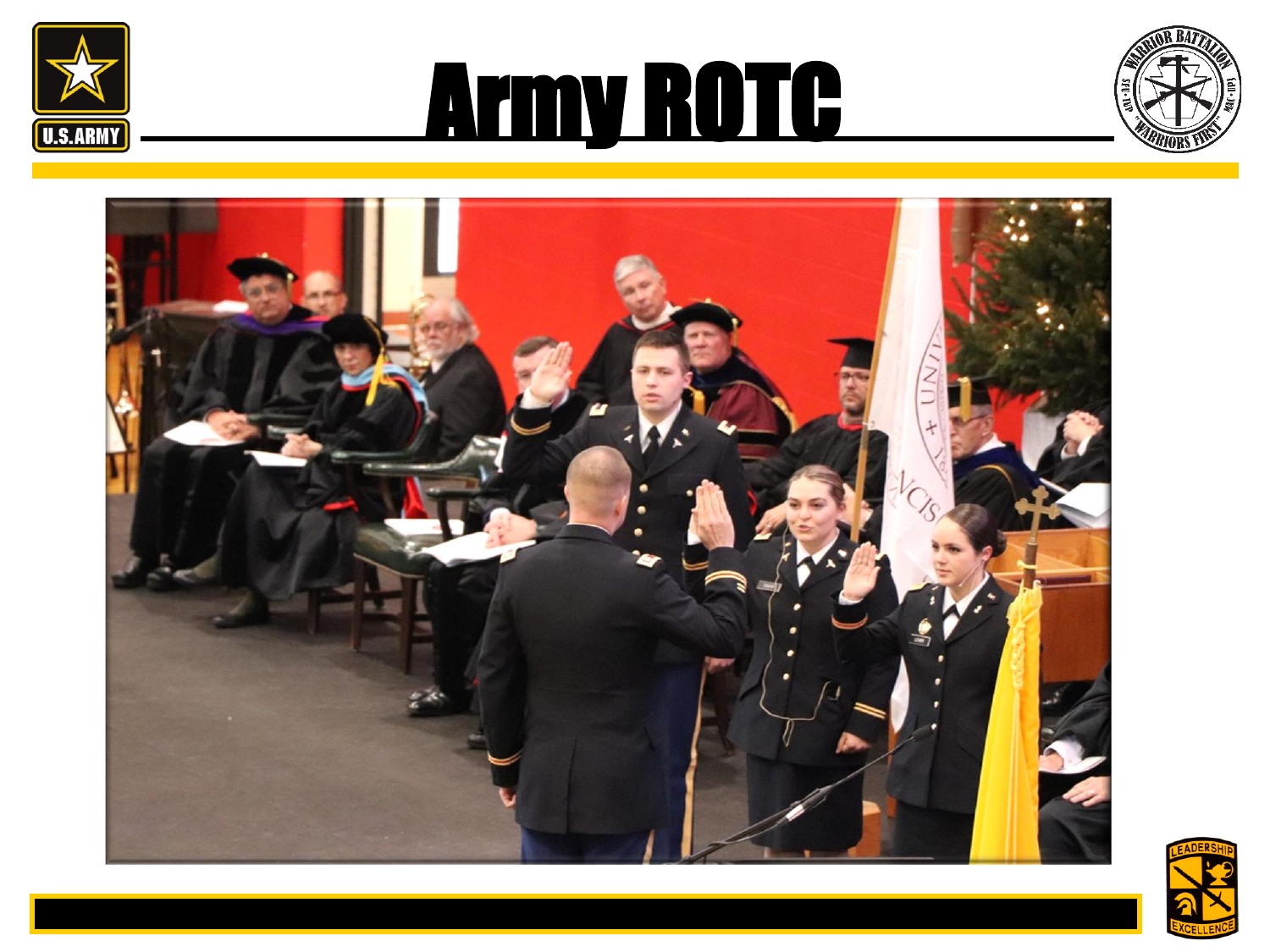



- Stands for: Reserve Officers' Training Corps
- Provides students with leadership tools, training, and experience to help succeed in any competitive environment.
- Students can participate during their freshman and sophomore years without obligation to join the army.
- Once contracted, students will graduate as a commissioned officer in the **US Army**.
- The course is comprised of the following:
	- Physical Training 4 hours a week
	- Military Science class 1 hour a week
	- Practical Lab Training 2 hours a week



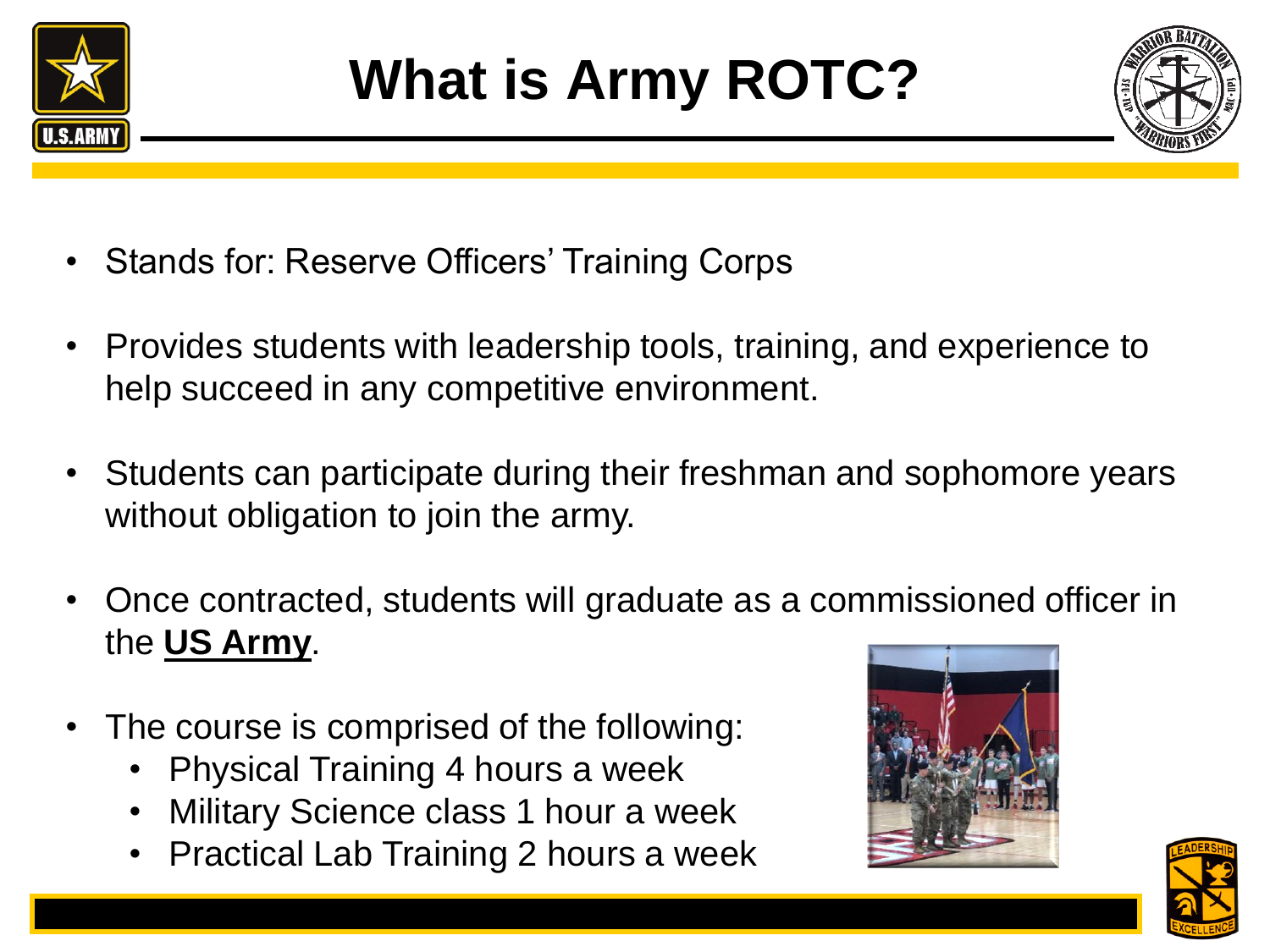

### **Military Science Classes**



- **Leadership Fundamentals**
- **Communication**
- Operations Planning
- Time & Resource Management
- Team Building
- Army Organizations
- Army Rank and Phonetics
- Army Physical Fitness
- Marksmanship (pistol & rifle)
- Nutrition
- Basic First Aid
- Water Survival
- Map Reading
- **Small Unit Tactics**







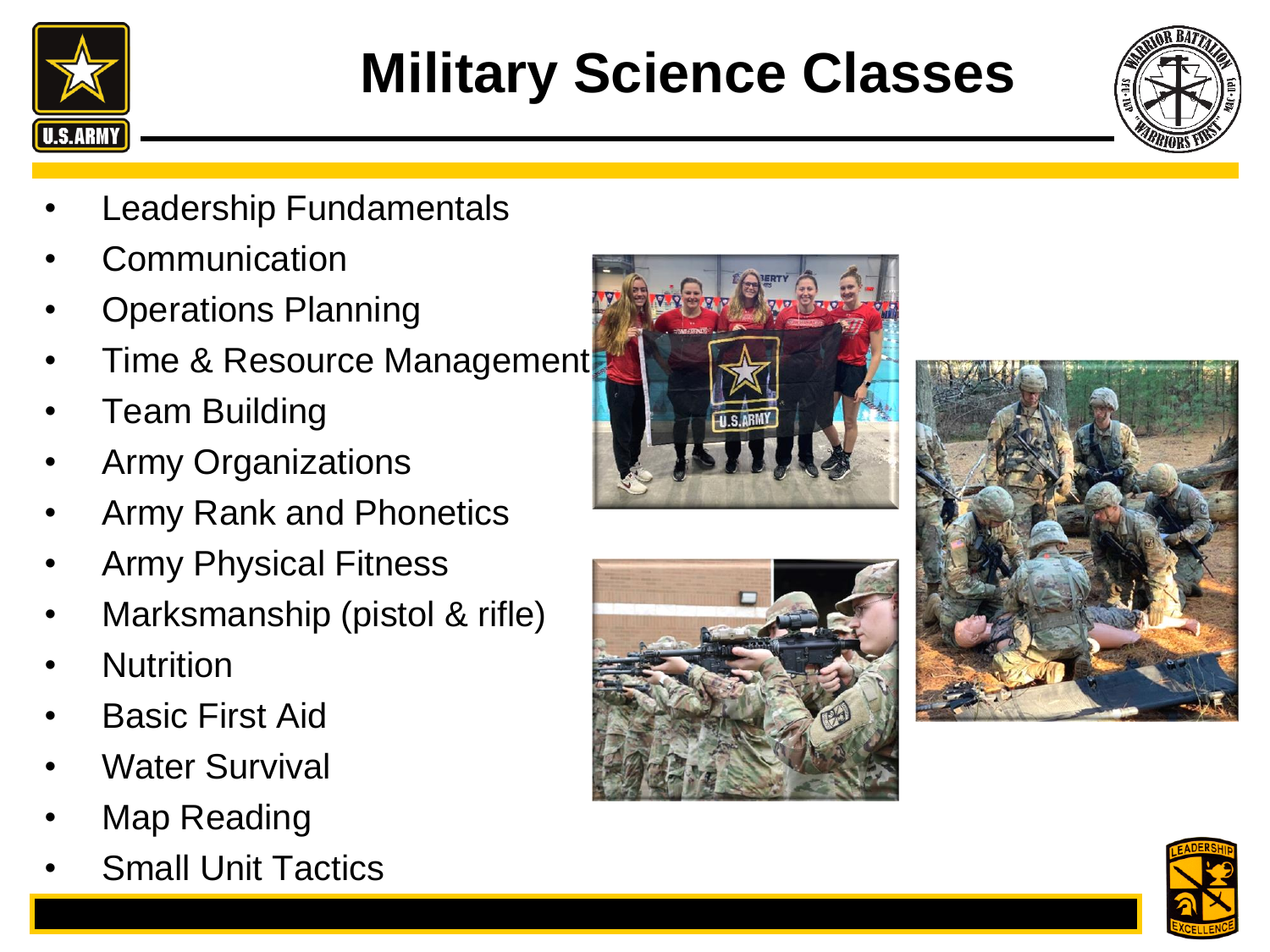



#### **There are various types of scholarships available and students may compete for any/all for which they are eligible:**

- Line: Open to all majors and allows for accession into any Army branch or component
- **Nurse:** Open only to Nursing majors
- **STEM:** Open to all Science, Technology, Engineering, and Mathematics majors
- **Dedicated National Guard:** Must become members of the Simultaneous Membership Program (SMP)
- **Dedicated Army Reserve:** Must SMP
- **Guaranteed Reserve Forces Duty:** Must SMP

Students who are not awarded a scholarship through the national process may apply on campus. Participation in ROTC is not required but highly encouraged, as updates to the timeline & requirements are announced through ROTC. Your campus Army ROTC program runs all selection boards and processes; see your Army ROTC campus instructors for more information.

The Simultaneous Membership Program (SMP) is a joint program between the United States Army Reserve OR the Army National Guard. It requires that the student ENLIST as part of the scholarship acceptance process. Students are strongly encouraged to talk to their ROTC instructors before signing any contract if this is a path that interests them. Students who elect to take these scholarships MAY NOT SERVE ON ACTIVE DUTY UPON GRADUATION; they will serve in the Army Reserve or National Guard

#### **\*\*\* Duration for all scholarships: 3.5yr, 3yr, 2.5yr, 2yr, and 1.5yr, depending on when offered scholarship.**

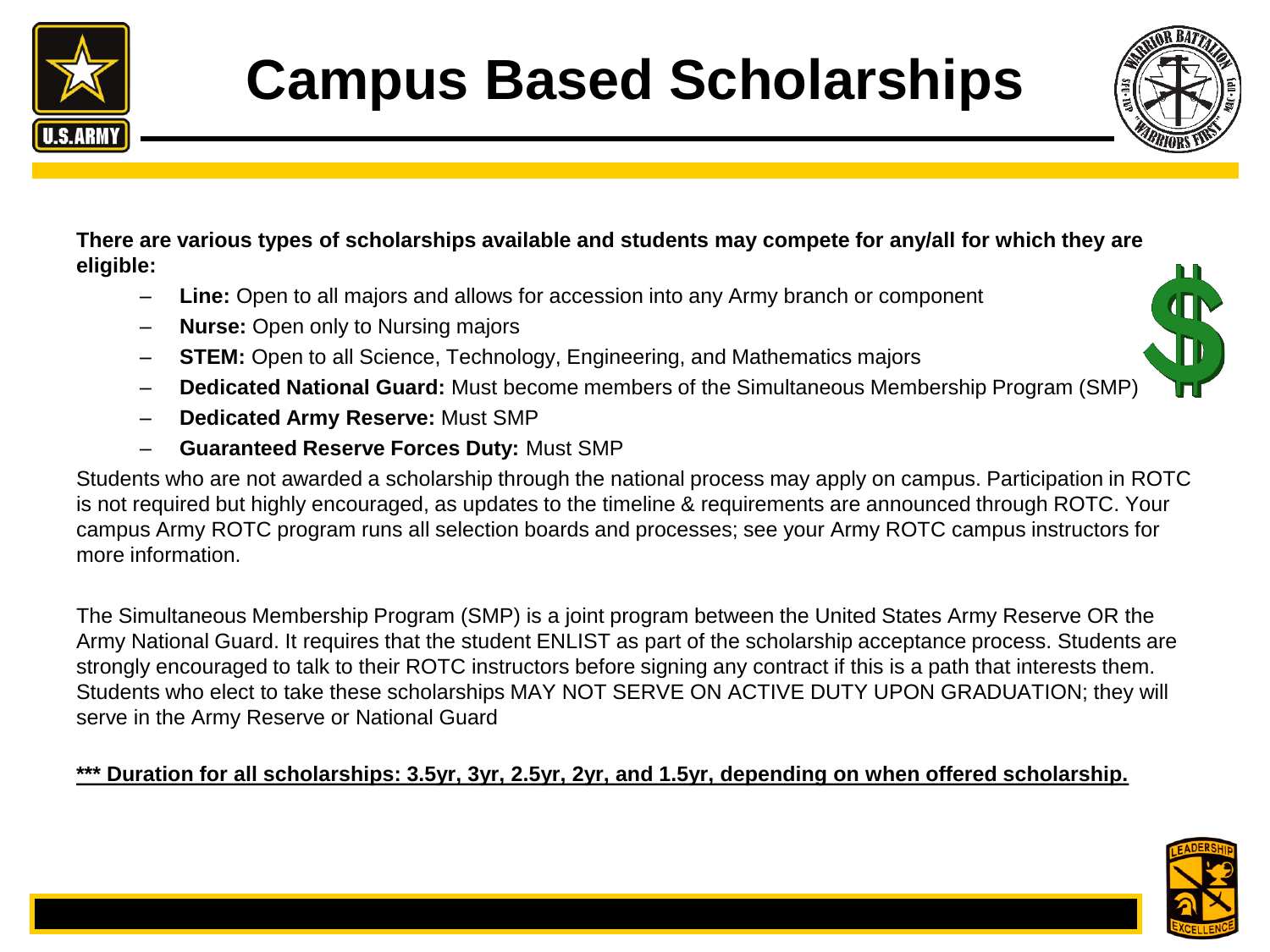



- ➢ Create an **GOARMY** account at <https://my.goarmy.com/registration/begin>
- ➢ Login to **GOARMY** and access the scholarship application site.
- ➢ Applications for the U.S. Army ROTC 4-Year College Scholarship Program cost nothing. Students are encouraged to apply beginning June of their Junior year in High School. The application window typically closes the following December.



- $\triangleright$  This is a 'rolling' application; data submitted is updated in real-time and may be corrected if updates need to be addressed (higher SAT scores, GPAs, etc.).
- ➢ More Information at: <https://www.goarmy.com/rotc/high-school-students.html>



Microsoft Word Document

➢ SFU agreement for National Scholarship winners please click word document.

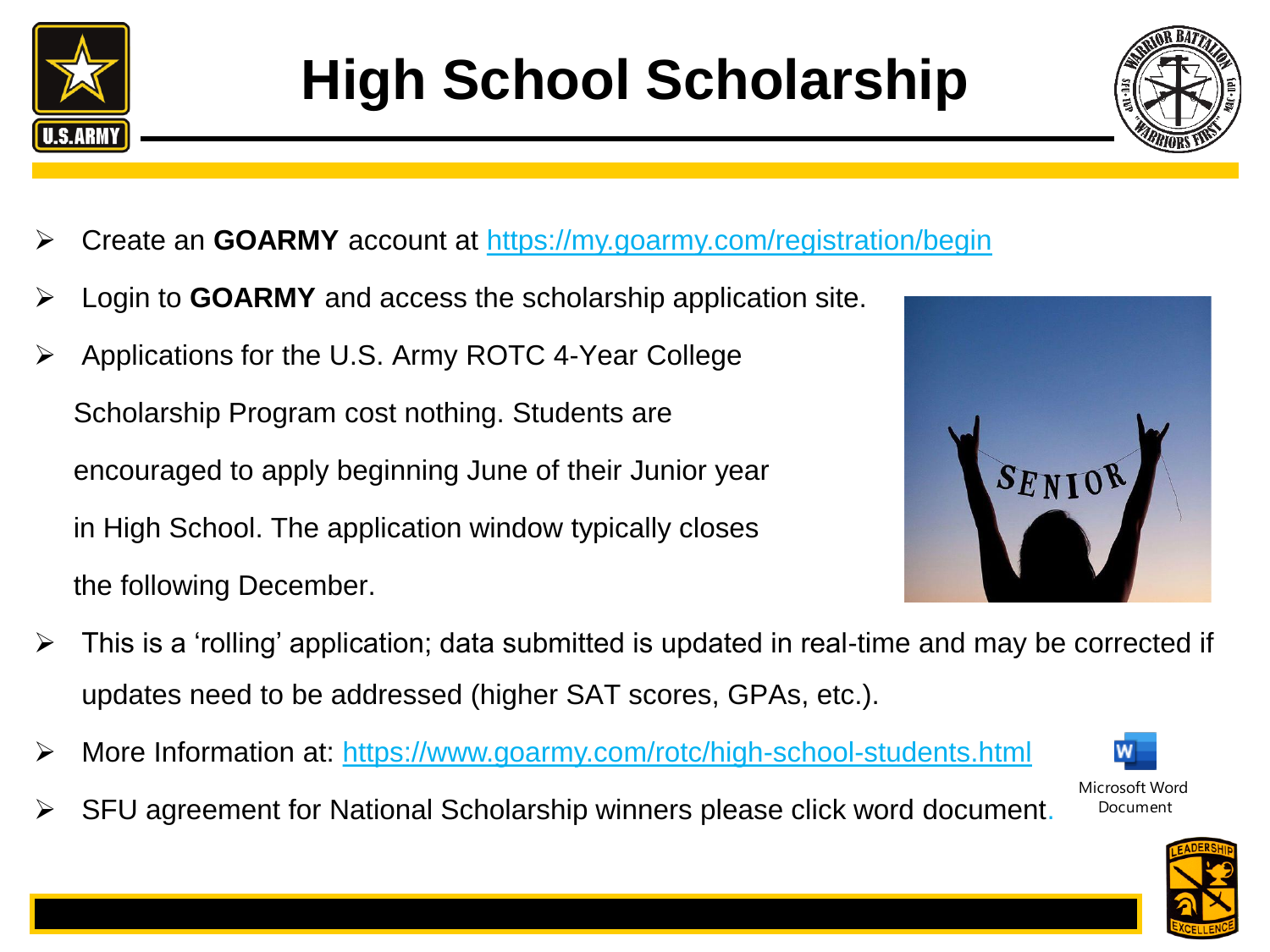

### **Scholarship Benefits**



### • **ROTC Scholarships**

Army ROTC offers scholarships as an incentive to contract; they are given to the most competitive students who are seeking to serve their country upon graduation.

ROTC Scholarships are not needs-based; they are entirely merit-based. FAFSA information is not required. All scholarships pay the following benefits:

All Scholarships come with: 100% Tuition & Fees, \$420/month Stipend, \$600/semester book stipend

Scholarship Durations

3.5-year – Starts Spring Freshman Year (Very Rare)

3-year – Starts Fall Sophomore Year (Common)

2.5-Year – Starts Spring Sophomore Year 2-year – Starts Fall Junior Year

- **Dedicated Part-time**
	- Pays the same (100% Tuition & Fees and Stipends)
	- Same Scholarship Durations (3.5yr, 3yr, 2.5yr, 2yr)
	- Guaranteed Reserve Forces (GRFD)
		- Dedicated to either National Guard or Army Reserve Duty
		- Simultaneously enlisted while in ROTC
		- Earn approx. \$300/month for Drill pay
		- Eligible for Add'l Education Benefits (National Guard Only)
		- Must serve Part-time for 8 years
		- Cannot change contract to go Active Duty



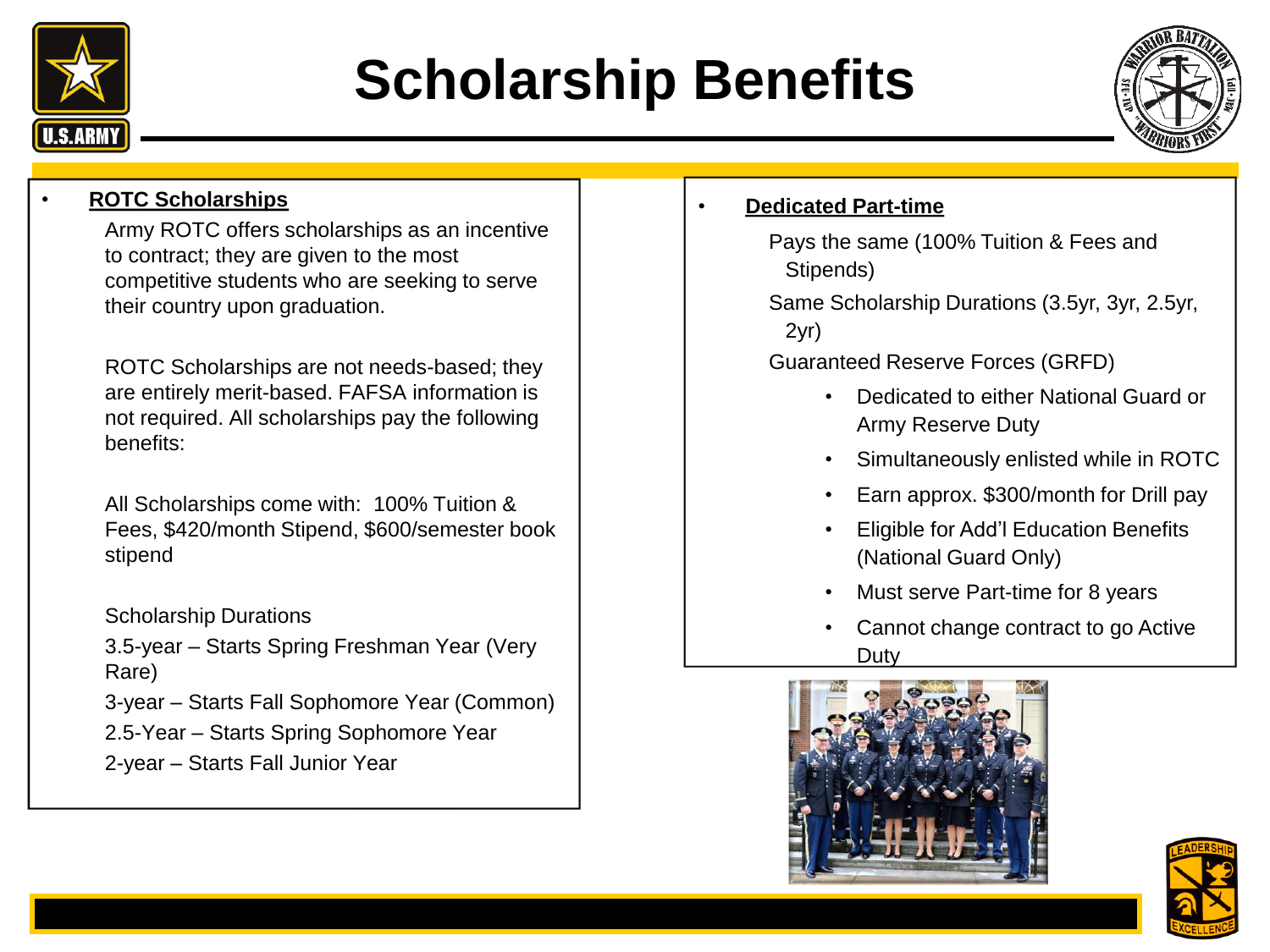

## **ROTC Myths**



- "All the Army does is..... (fill in the blank)"
	- The Army has over 100 different occupations and specialties. We have doctors, lawyers, nurses, logistics/business planners, military intelligence (security), analysists, cyber security, military police, engineers and pilots just to name a few. It's a lot more than just infantry.
- "I don't have time to try another class."
	- We frequently excuse absences when other academic/athletic demands conflict. Academics are the focus, your graduation is *essential* to us!
- "ROTC is a club/sport/student organization."
	- ROTC is an academic program taken in conjunction with your major AND we have many diverse opportunities for our students. At SFU, students who complete our program earn a Minor in Leadership.
- "If I just try out the class, I'll be forced/tricked into enlisting."
	- There is NO CONTRACT to sign (NO OBLIGATION). We are looking for future college-graduates to serve as officers. Scholarships and contracts are conducted separately from the class and are not a given; they are earned by those who seek them!
- <u>"I'll have to go to Basic Training."</u>
	- ROTC Cadets don't go to Basic (but may do so only if they volunteer).